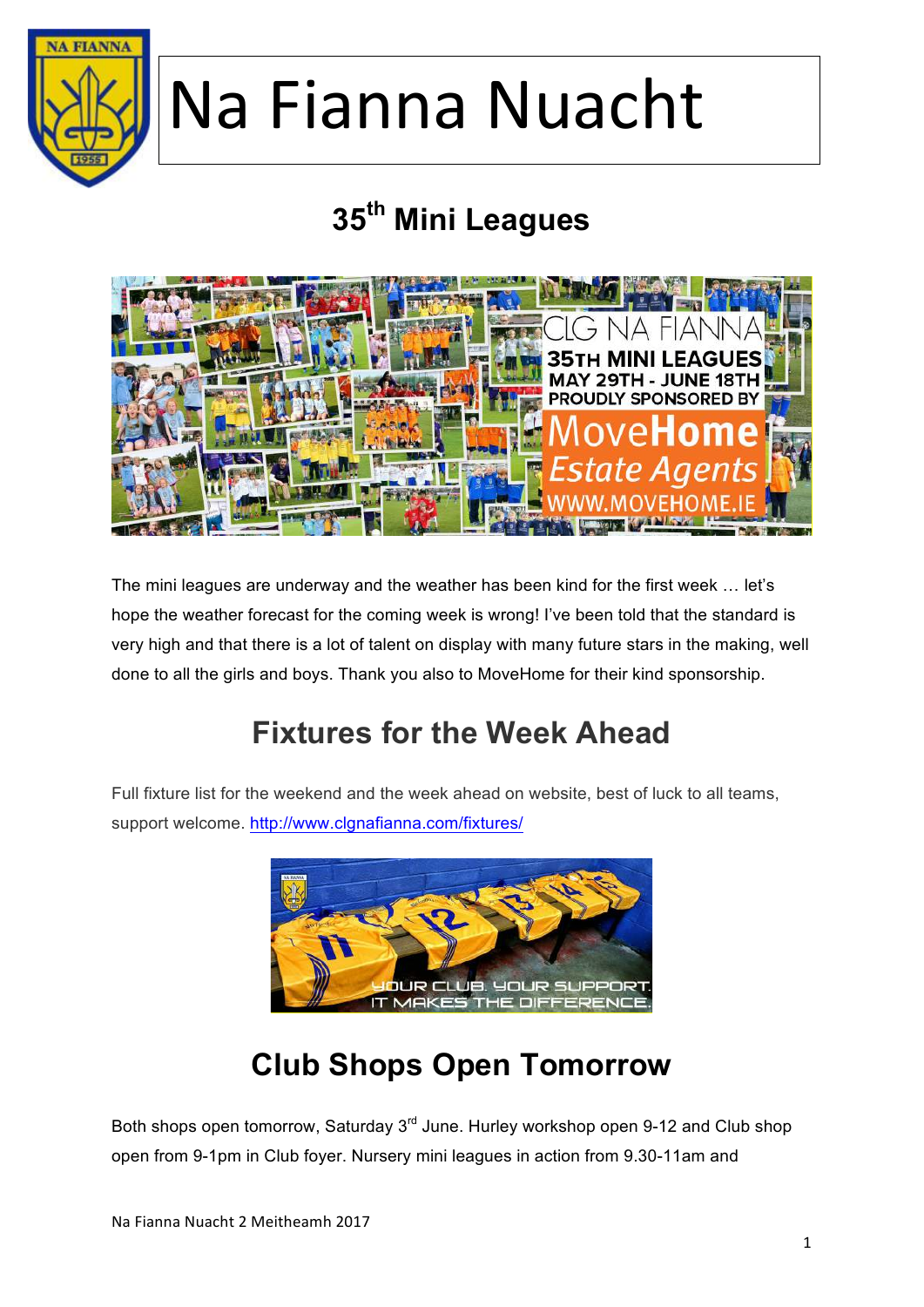

teas/coffees from the cabin throughout. Please note that the Club shop will be closing for the summer on June 10<sup>th</sup>.

## **Online Payment**

Issues with the credit card machines have now been resolved and online payments are now also back up and running.

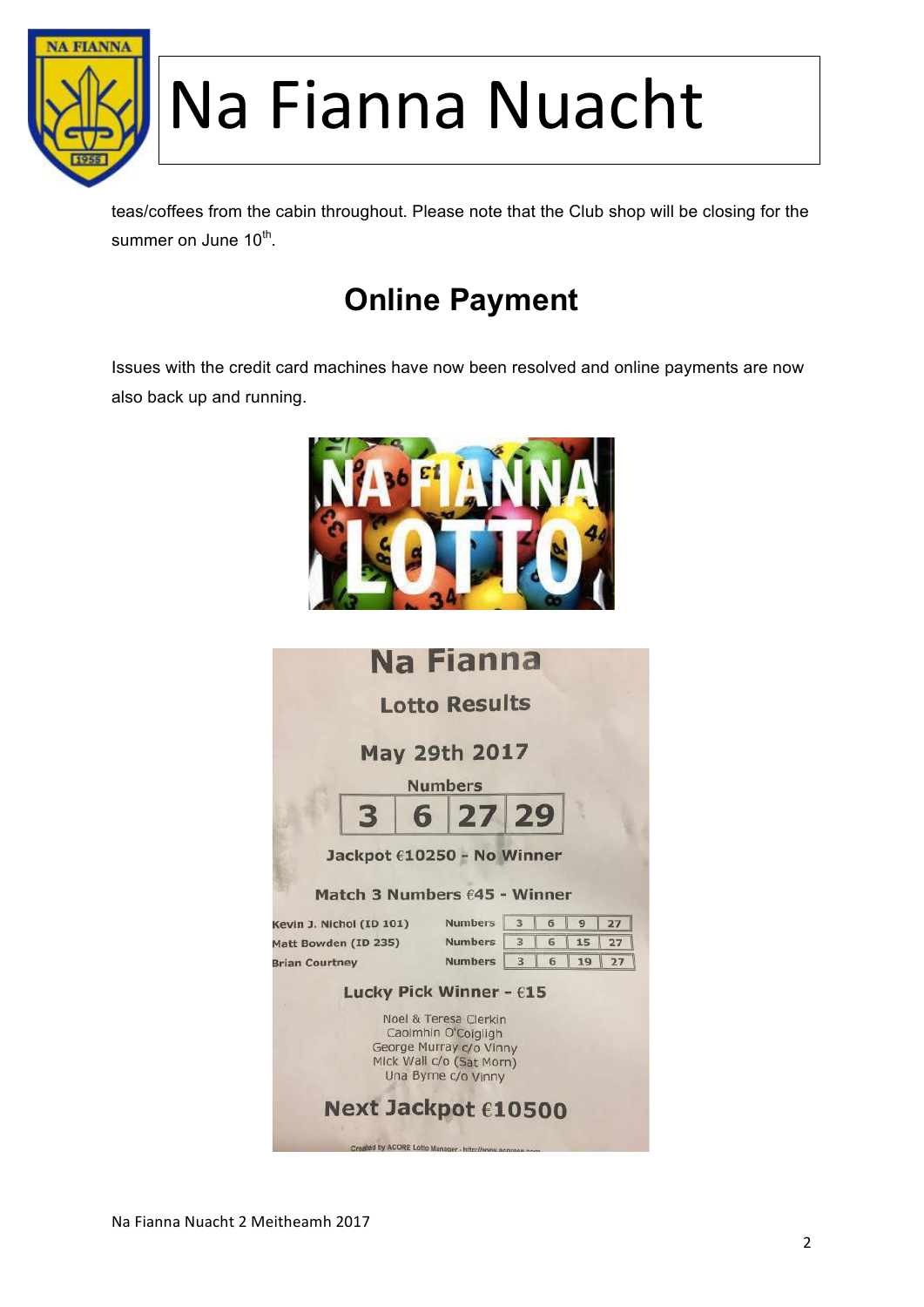

## **Local Schools Success**

Glasnevin Educate Together National School (GETNS) has qualified for their first Primary Schools Hurling final in Croke Park. The team includes a strong Na Fianna presence. The school has never had a hurling team before and so the group has made history by being the first hurling team to represent the school in a final at Croke Park. The team is made up of a mixture of GETNS  $2^{nd}$ ,  $3^{rd}$ , 4th, 5th and 6th classes (boys and girl). With the back bone of the team being Na Fianna regular hurlers at juvenile ages 04/05/06/07. Also the team coaches are Na Fianna mentors C Larkin, E Phelan and M Cleary. The GTNS teacher/mentor who has made all this happen is Jill O'Reilly. The big day out for the final will be either 13/14th June. Best of luck to the team!



The Boys and Girl of GETNS Hurling Team!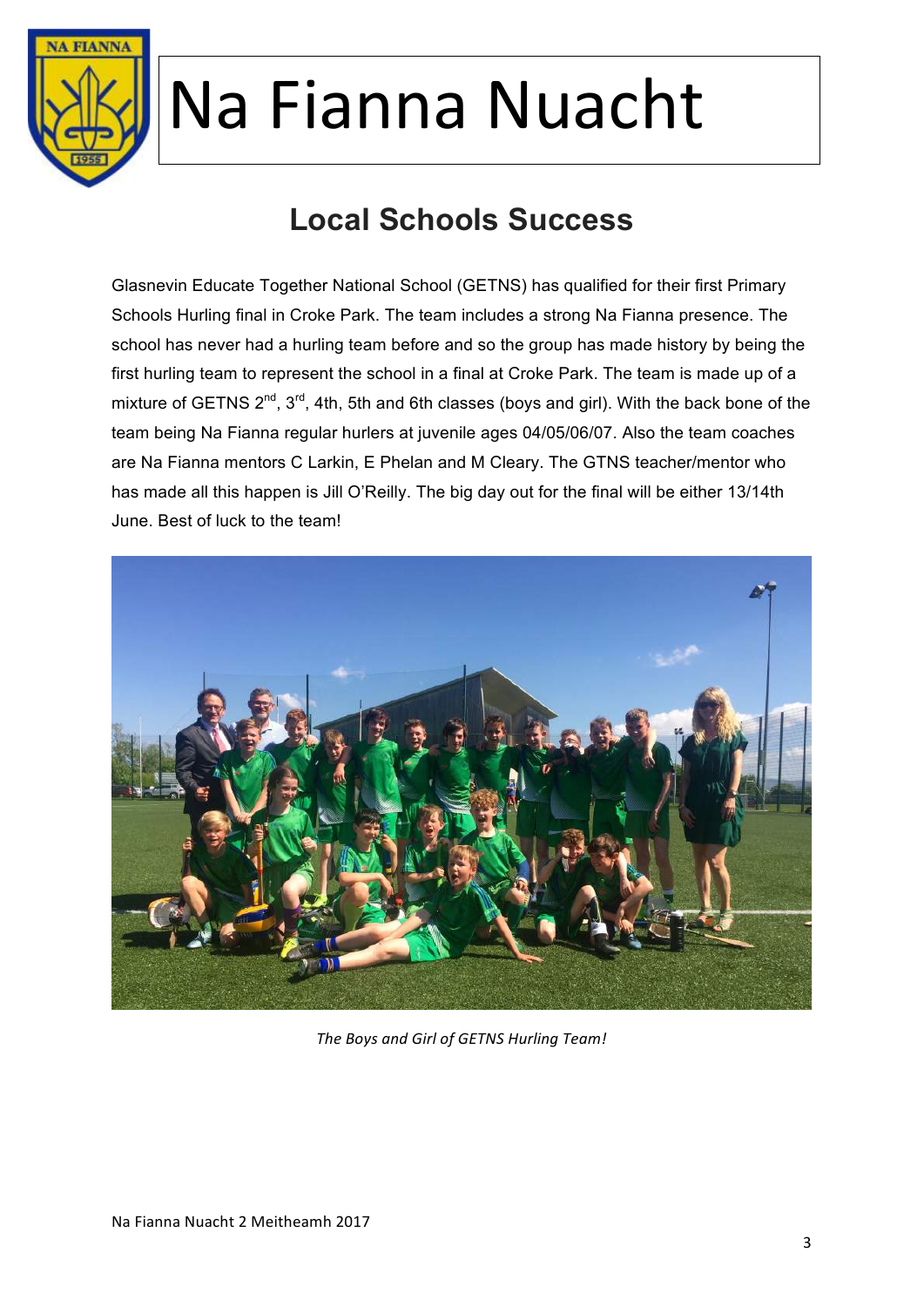

## **Na Fianna's Dubs**

Best wishes to Jonny Cooper, Conor McHugh, Eoin Murchan and the Dubs team for the Leinster Championship clash against Carlow on Saturday 3<sup>rd</sup> June.

Good luck to Eva Ahern, Sophia Nyhan and Molly Cassidy in the Dublin U14 All Ireland Semi Final v Galway on Sunday June 4th at 1.30pm in Moate Gaa Club Co Westmeath.

### **Senior Hurling Fundraiser**



*Na Fianna Senior Hurling Golf Classic 2017 Friday 9th June €480 for team of 4 \* Shotgun start at 2pm \* Golf, dinner & prize-giving \* Sponsorship opportunities*

*Call Joey on 087-901 7697 for further details*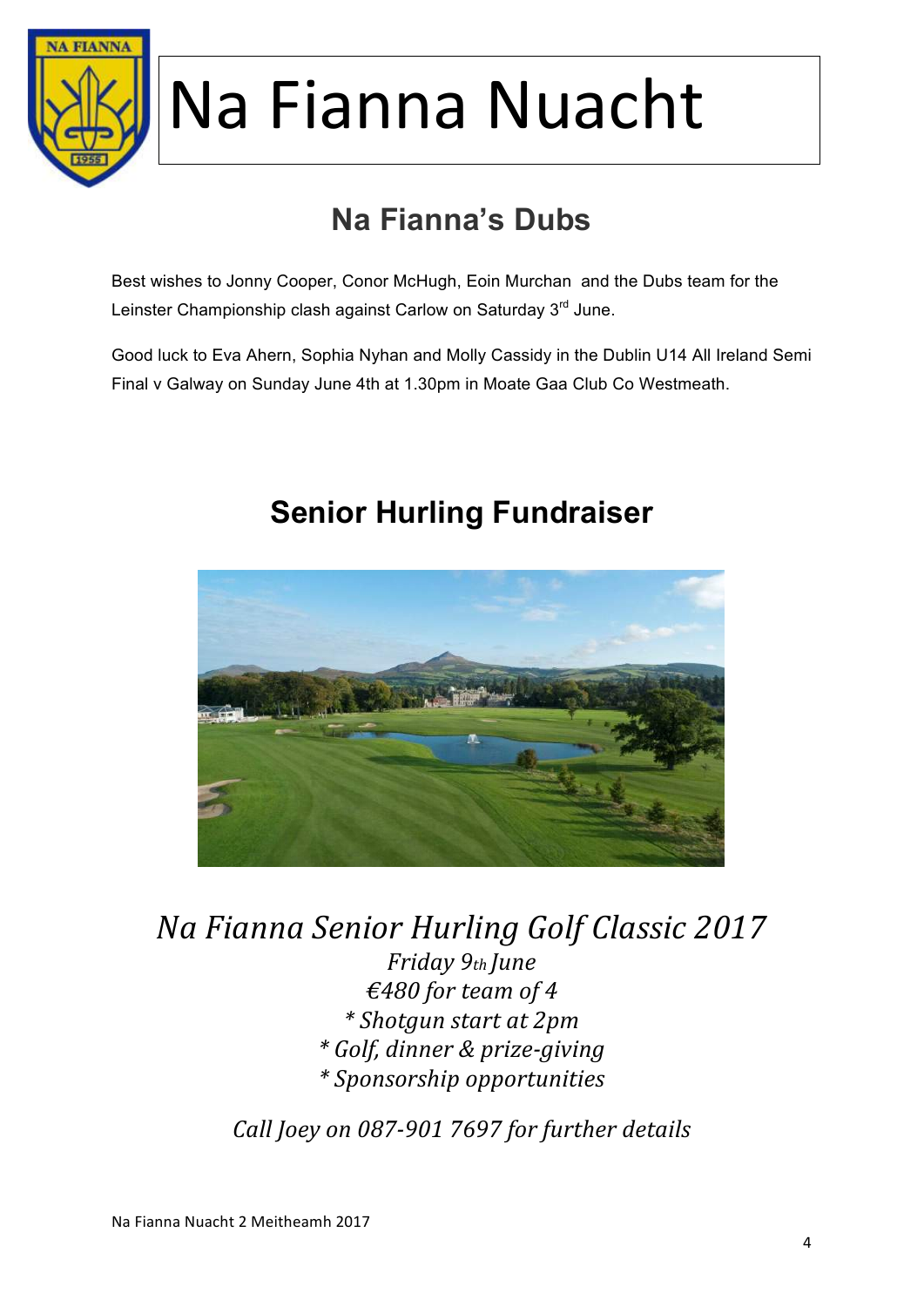

## **Adult Ladies Football Fundraiser**



### **JOIN US FOR**

## A NIGHT AT THE RACES

#### **JUNE 9 2017**

#### **FIRST RACE: 8PM**

#### IN AID OF NA FIANNA LADIES FOOTBALL

CONTACT ANY MEMBER OF LADIES FOOTBALL FOR DETAILS

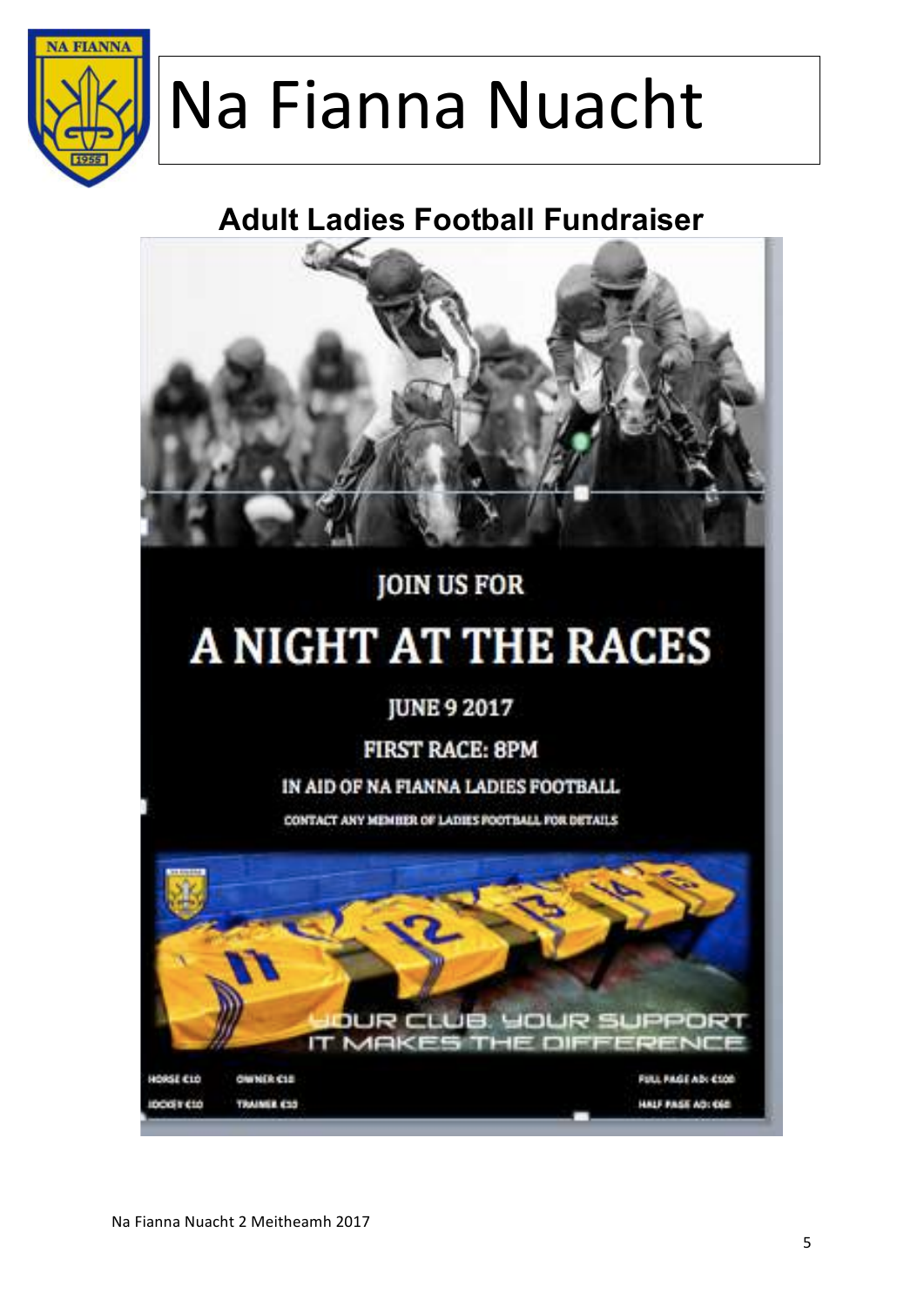

**Dé Domhnaigh 11ú Meitheamh**





Sunday 11<sup>th</sup> June – Dé Domhnaigh 11ú Meitheamh

5pm-7pm

Mobhi Suite, Na Fianna, Mobhi Road

*Chat as Gaeilge, any cúpla focal will do.* 

*Fáilte roimh chách idir óg is aosta.*

### **Na Fianna Golf Society**

Next outing for the Na Fianna Golf Society is on Monday 19th June in Lucan Golf Club. Contact Ciaran Gray @ 087 2269133 for tee time. New members welcome.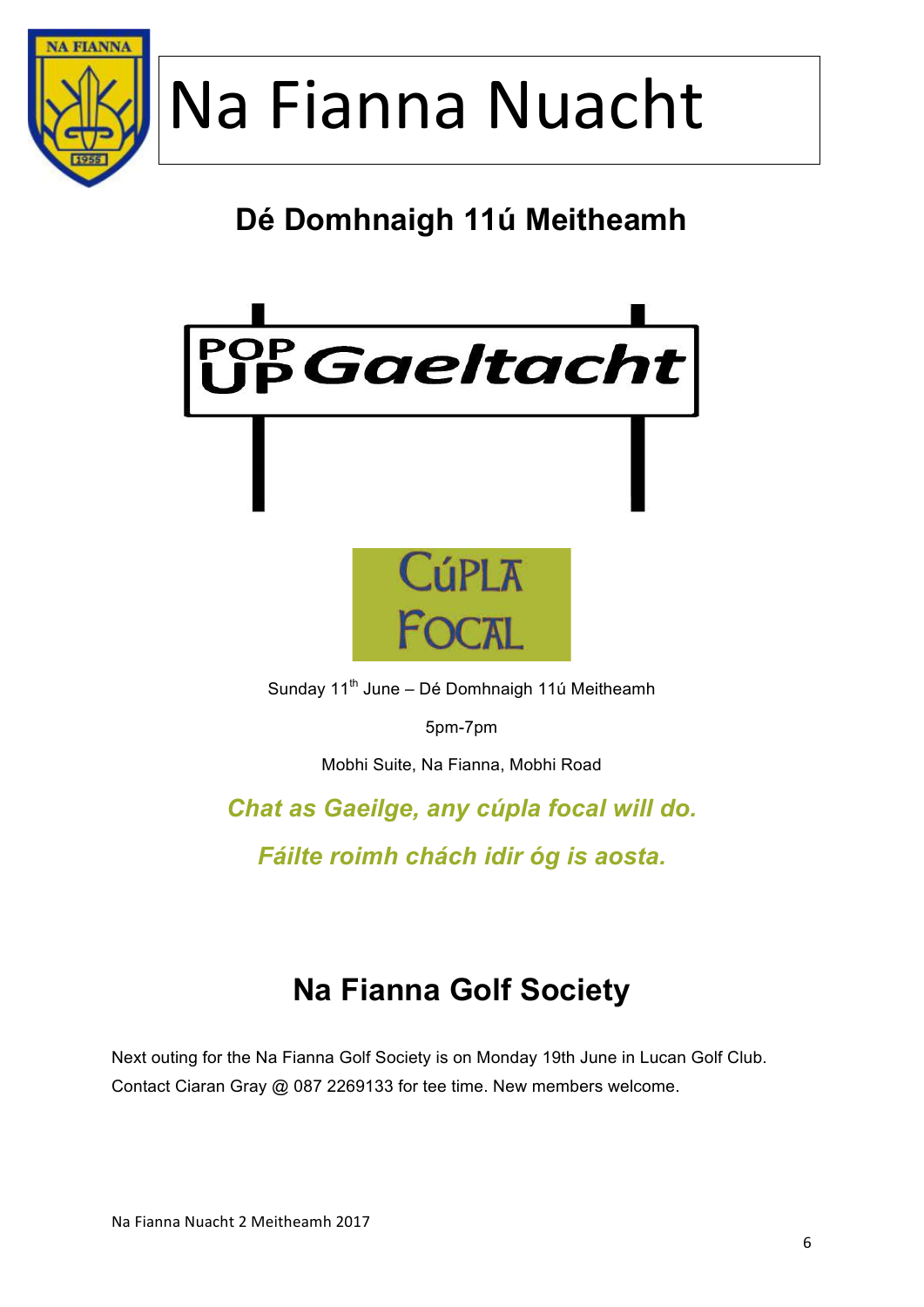

## **Clamping of Cars Parked in Yellow Boxes**



Na Fianna's Facilities Committee has repainted the yellow boxes in the club car park. The yellow boxes are there to ensure traffic flows in and out of the car park at all times. Inconsiderate parking can result in mayhem in the car park especially on a busy day or night as drivers try to negotiate ways in and out around illegally parked cars. An appeal is being made again to all members to please respect yellow boxes in the club car park and to park considerately. Failure to comply will result in offending cars being clamped with a release fee of €90 being charged.

### **Referee Fees**



You can now find the Ref's Fees claim form here: http://www.clgnafianna.com/coaching/referee-fees/

As we are drawing near to the end of our financial year, we request that you claim your year to date fees now as we would like to get them paid before year end.

You may if you wish, hold off and offset against your forthcoming membership payment. In that case, would you please email Alan Shortall with your name, year group and YTD estimate.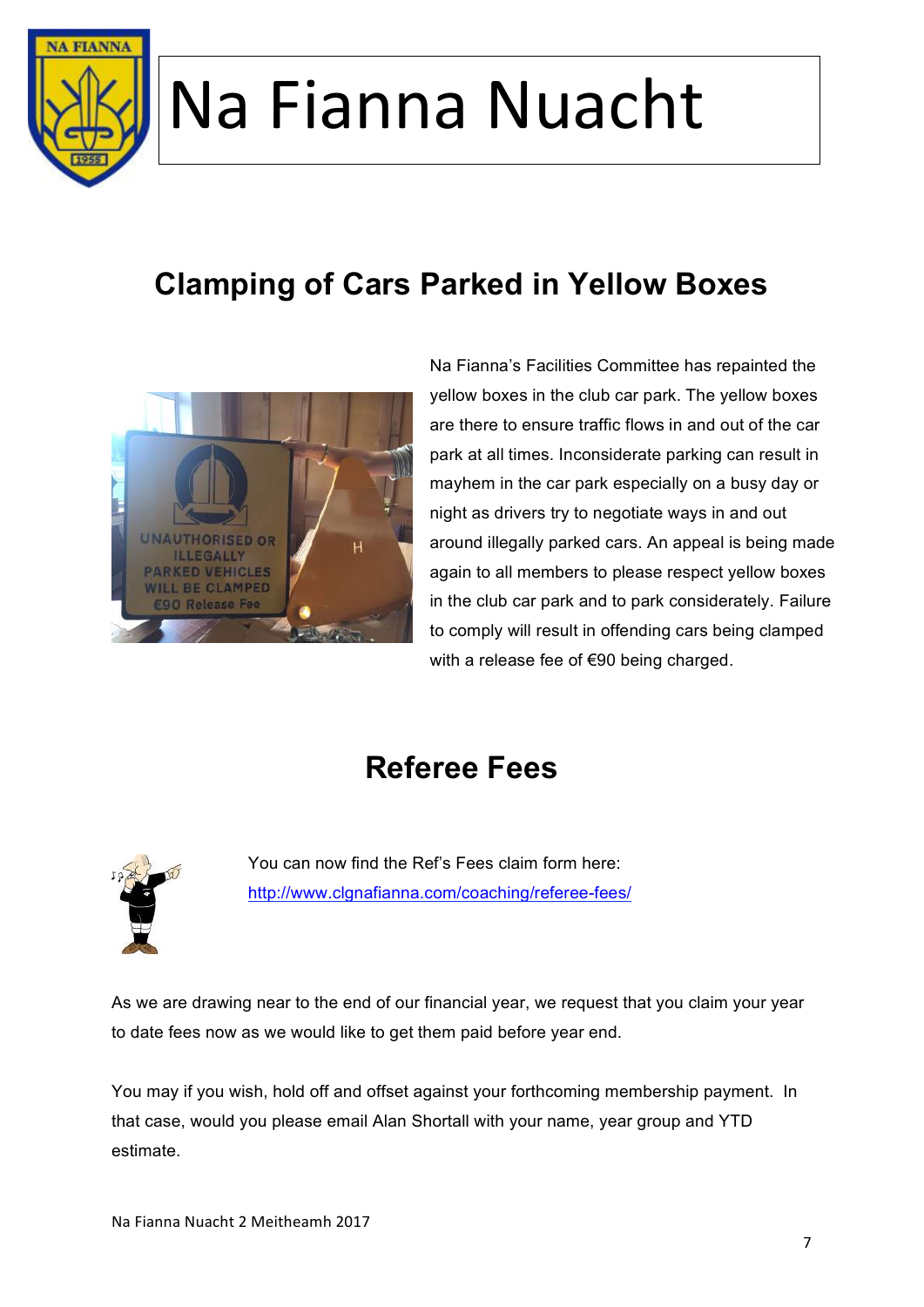

## **Junior & Leaving Certificates**

Best wishes to all our members who begin their exams next Wednesday. Go n-eirí libh!

### **A Word of Thanks**



The U12 A footballers wish to thank Wassenburg Medical and in particular Ronan Wright for their kind jersey sponsorship.

## **……and finally**

If you are watching the Dublin match v Carlow this Saturday on the TV keep an eye out for five of our 2004 Boys taking part in a re-enactment of football and hurling highlights from last year's championship. The stars of the show are John Stephens, Ultan Smyth, Adrian Neville, Charlie Mahon and Joe Bleahen!

All Nuacht items to be forwarded to news@clgnafianna.ie and as per the Fógra below. Where possible, please forward these on by Thursday evening. Thanks for your support, Lisa Ainsworth Daniels lisa.ainsworthdaniels@gmail.com